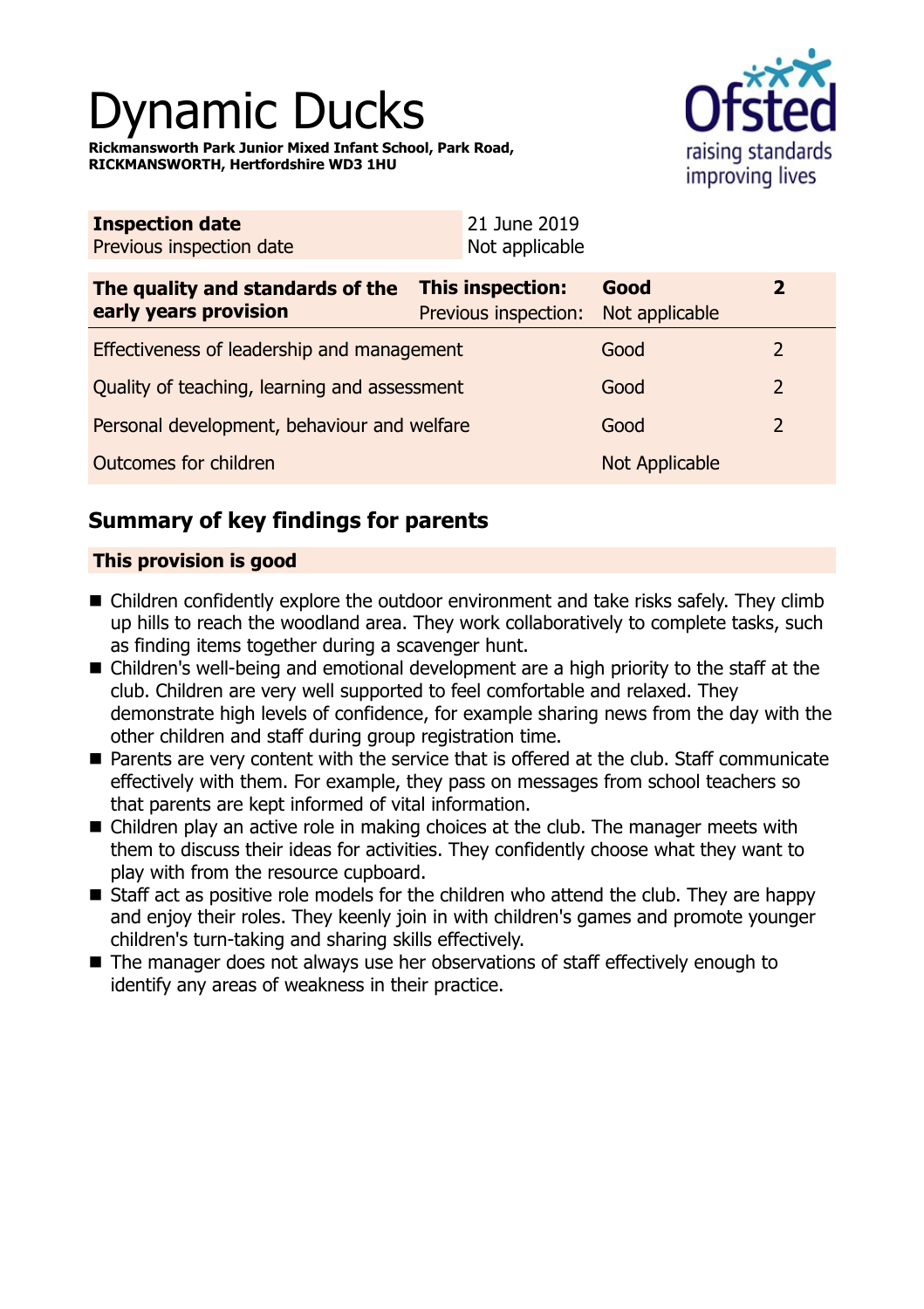## **What the setting needs to do to improve further**

#### **To further improve the quality of the early years provision the provider should:**

 $\blacksquare$  strengthen the staff observation process to accurately identify areas of weakness in staff practice and support staff to raise the quality of their interactions with children to an exceptional level.

### **Inspection activities**

- $\blacksquare$  The inspector had a tour of the areas of the premises used by the club indoors and outdoors.
- $\blacksquare$  The inspector observed the quality of activities and staff interactions with children indoors and outdoors.
- The inspector held discussions with parents. She took their views into consideration.
- $\blacksquare$  The inspector spoke to the manager, staff and children at appropriate times throughout the inspection.
- The inspector looked at a range of documentation, including policies, staff suitability documents and children's records.

**Inspector** Jennifer Hardy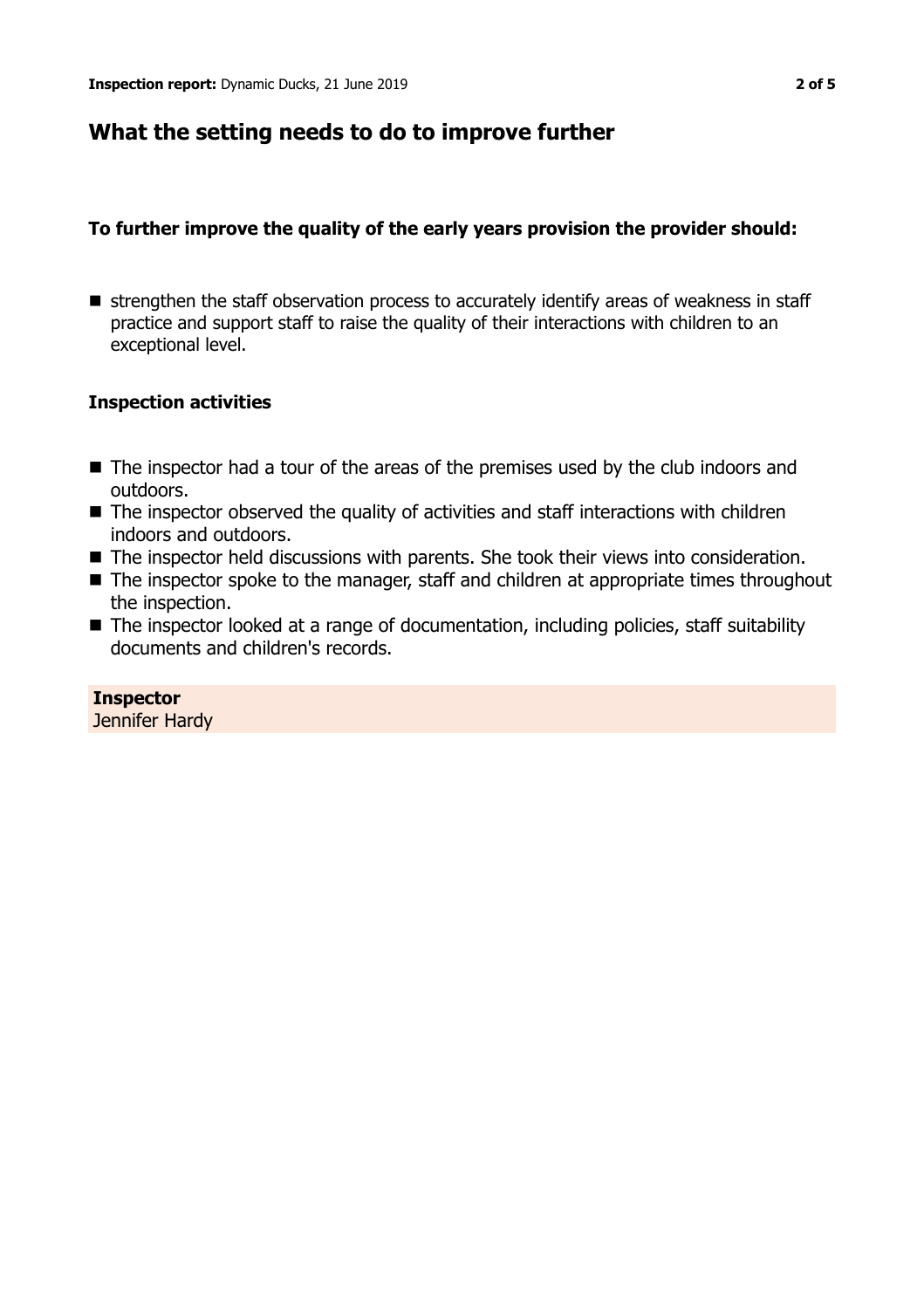## **Inspection findings**

#### **Effectiveness of leadership and management is good**

Safeguarding is effective. The manager checks staff's safeguarding knowledge regularly. For instance, staff are given regular questionnaires relating to the club's policies to complete. The manager ensures that staff complete a range of safeguarding training. Staff are confident in the process to follow if they have any concerns regarding children's welfare. Staff hold regular discussions about the daily running of the club. For instance, they meet at the start of each session to discuss the activities on offer and their roles for the day. Staff meet with the experienced manager regularly. She recognises their strengths and areas of interest and utilises staff members effectively. The manager actively seeks the views of parents who use the club. This helps her to enhance the service she offers them. The manager also holds a number of roles within the school where the club is based. She uses her strong relationships with school teachers to support children. For instance, they work closely together to monitor children's progress and discuss children's individual targets. They work collaboratively to support children to achieve these targets.

#### **Quality of teaching, learning and assessment is good**

Younger children share their ideas and thoughts with others. The older children listen with interest to what they have to say. Staff build on children's existing communication skills well. For instance, they ask the children questions about the information they are sharing. Children use technology during their time at the club. They create informative posters relating to the topics they are learning about. Children excitedly explore the outdoor learning environment. For instance, they play hide and seek with the staff and their friends. The staff offer children a range of enjoyable experiences. Children gain new skills. For example, they gather sticks from the woods to use to make a campfire. Staff explain to the children how to light the campfire safely. Children watch keenly and listen to the staff with interest. They follow staff's instructions well. Children demonstrate a strong understanding of the rules in place to keep them safe. For example, they tell the other children that they need to stay behind the cones so that they will not get hurt.

#### **Personal development, behaviour and welfare are good**

Younger children demonstrate that they are happy and settled at the club. For example, they join in activities with older children, such as singing songs around the campfire. They behave well and the older children act as positive role models to them. The oldest children are given important roles, which helps them to develop a sense of responsibility. Headteachers from the school the children attend speak positively about the club. They feel that staff at the club have a positive impact on children's behaviour and well-being. Children remain focused as they complete the activities on offer. Staff use positive praise effectively, which helps children to remain motivated in the tasks they complete. Staff know the children well. They talk to children about topics that interest them. Staff sympathetically support children's individual needs. They recognise the importance of children being able to rest and relax after a busy day at school.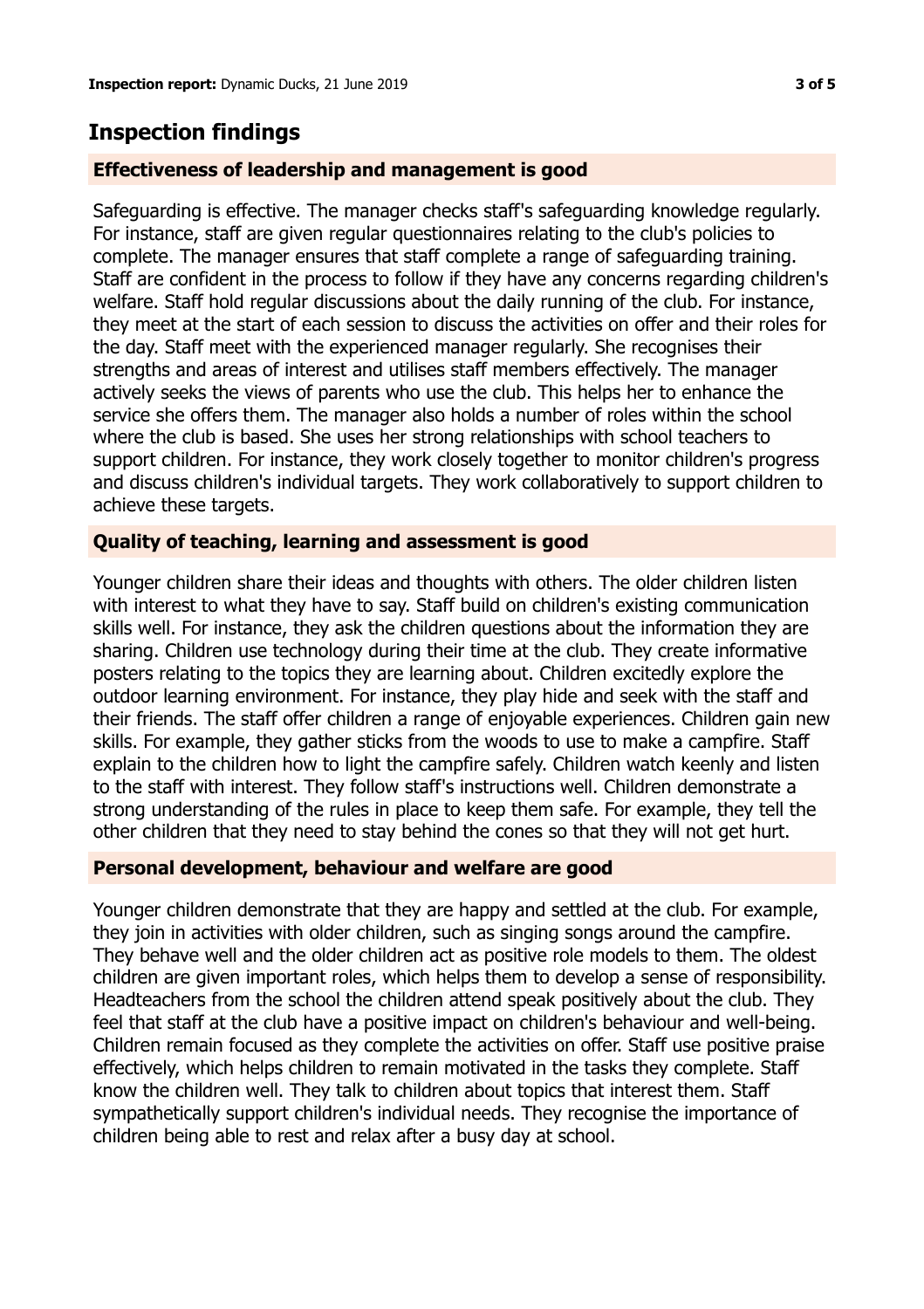## **Setting details**

| Unique reference number                             | EY544435                                               |  |
|-----------------------------------------------------|--------------------------------------------------------|--|
| <b>Local authority</b>                              | <b>Hertfordshire</b>                                   |  |
| <b>Inspection number</b>                            | 10102286                                               |  |
| <b>Type of provision</b>                            | Childcare on non-domestic premises                     |  |
| <b>Registers</b>                                    | Early Years Register, Compulsory Childcare<br>Register |  |
| Day care type                                       | Out-of-school day care                                 |  |
| Age range of children                               | $4 - 11$                                               |  |
| <b>Total number of places</b>                       | 32                                                     |  |
| Number of children on roll                          | 100                                                    |  |
| Name of registered person                           | Dynamic Ducks Ltd                                      |  |
| <b>Registered person unique</b><br>reference number | RP544434                                               |  |
| Date of previous inspection                         | Not applicable                                         |  |
| <b>Telephone number</b>                             | 01923 770265                                           |  |

Dynamic Ducks registered in 2017. It operates from Rickmansworth Park Junior School, in Rickmansworth, Hertfordshire. The club operates Monday to Friday from 7.30am to 8.50am and 3.20pm to 6.30pm, during term time. There is a holiday club which operates Monday to Friday from 8am to 6pm during school holidays. The manager of the club holds a relevant qualification at level 3.

This inspection was carried out by Ofsted under sections 49 and 50 of the Childcare Act 2006 on the quality and standards of provision that is registered on the Early Years Register. The registered person must ensure that this provision complies with the statutory framework for children's learning, development and care, known as the early years foundation stage.

Any complaints about the inspection or the report should be made following the procedures set out in the guidance Complaints procedure: raising concerns and making complaints about Ofsted, which is available from Ofsted's website: www.ofsted.gov.uk. If you would like Ofsted to send you a copy of the guidance, please telephone 0300 123 4234, or email [enquiries@ofsted.gov.uk.](mailto:enquiries@ofsted.gov.uk)